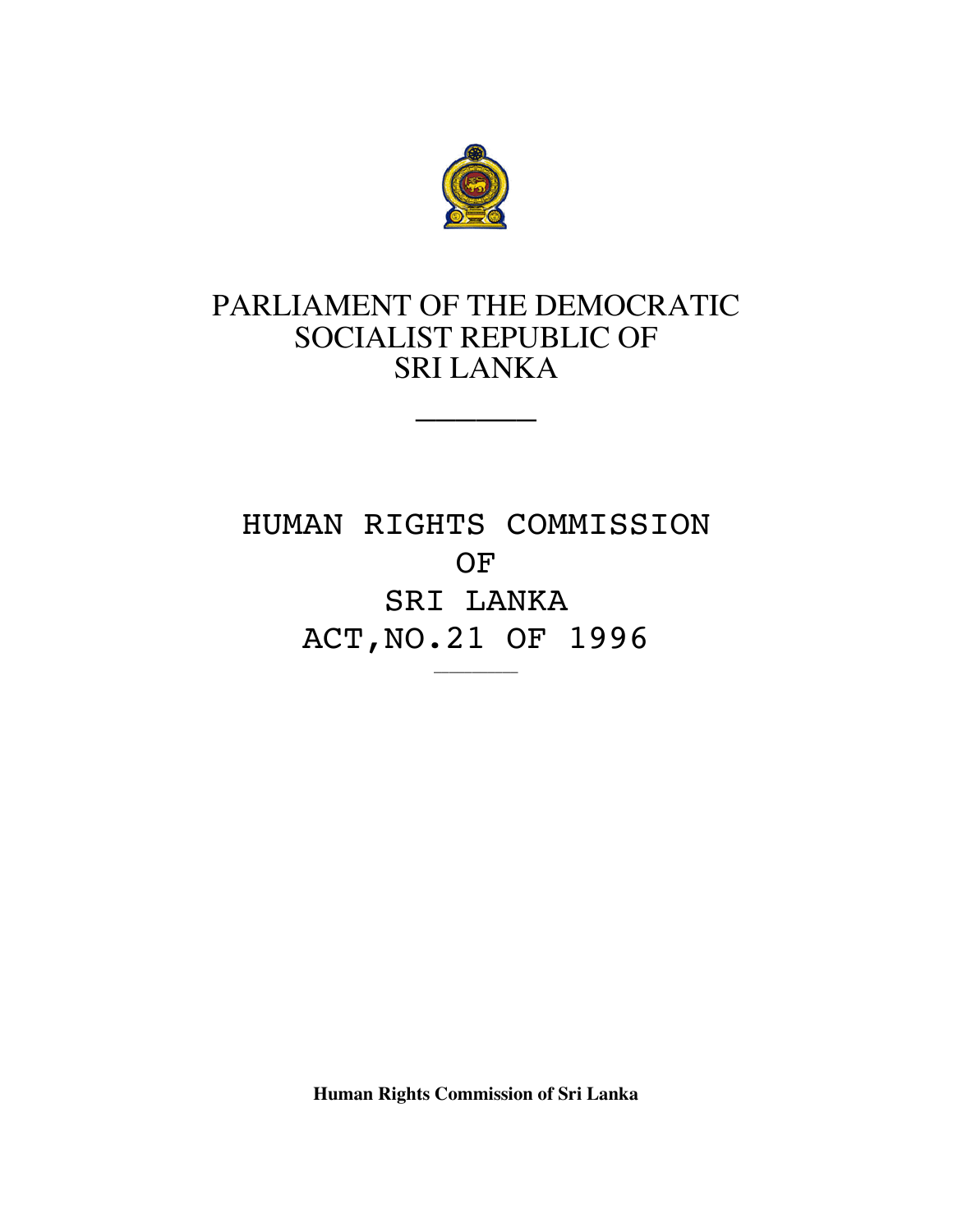### **Act, No. 21 of 1996 (Certified on 21st August, 1996)**

#### **L.D-O 12/94 AN ACT TO PROVIDE FOR THE ESTABLISHMENT OF THE HUMAN RIGHTS COMMISSION OF SRI LANKA; TO SET OUT THE POWERS AND FUNCTIONS OF SUCHCOMMISSION; AND TO PROVIDE FOR MATTERS CONNECTED THEREWITH OR INCIDENTAL THERETO.**

1. This Act may be cited as the Human Rights Commission of Sri Lanka Act, No.21 of 1996 and shall come into operation on such date as the Minister may appoint by Order published in the Gazette (hereinafter referred to as the "appointed date")

#### **PART I**

#### ESTABLISHMENT OF THE HUMAN RIGHTS COMMISSION OF SRI LANKA

2. (1) There Shall be established a Commission which shall be called and known as the Human Rights Commission of Sri Lanka (hereinafter in this Act referred to as "the Commission")

(2) The Commission shall be a body corporate having perpetual succession and a common seal and may sue and be sued in its corporate name.

(3) The seal of the Commission shall be in the custody of the Secretary to the Commission and may be altered in such manner as may be determined by the Commission.

3. (1) The Commission shall consist of five members, chosen from among person having knowledge of, or practical experience in, matters relating to human rights.

(2) The member of the Commission shall be appointed by the president, on the recommendation of the Constitutional Council:

Provided however, that during the period commencing on the appointed date and ending on the date when the Constitutional Council is established, members of the Commission shall be appointed by the President on the recommendation of the Prime Minister in consultation with the Speaker and the Leader of the Opposition.

(3) In making recommendations, under subsection (2), the Constitutional Council and the Prime Minister shall have regard to the necessity of the minorities being represented of the Commission.

(4) One of the members so appointed shall be nominated by the President to be the Chairman of the Commission

(5) Every member of the Commission shall hold office for a period of three years.

(6) The office of member shall become vacant -

(a) upon the death of such member;

(b) upon such member resigning such office by writing addressed to the President;

**Short title and date of operation.**

**Establishment of Human Rights Commission of Sri Lanka**

**Constitution of the Commission and term of office & c.**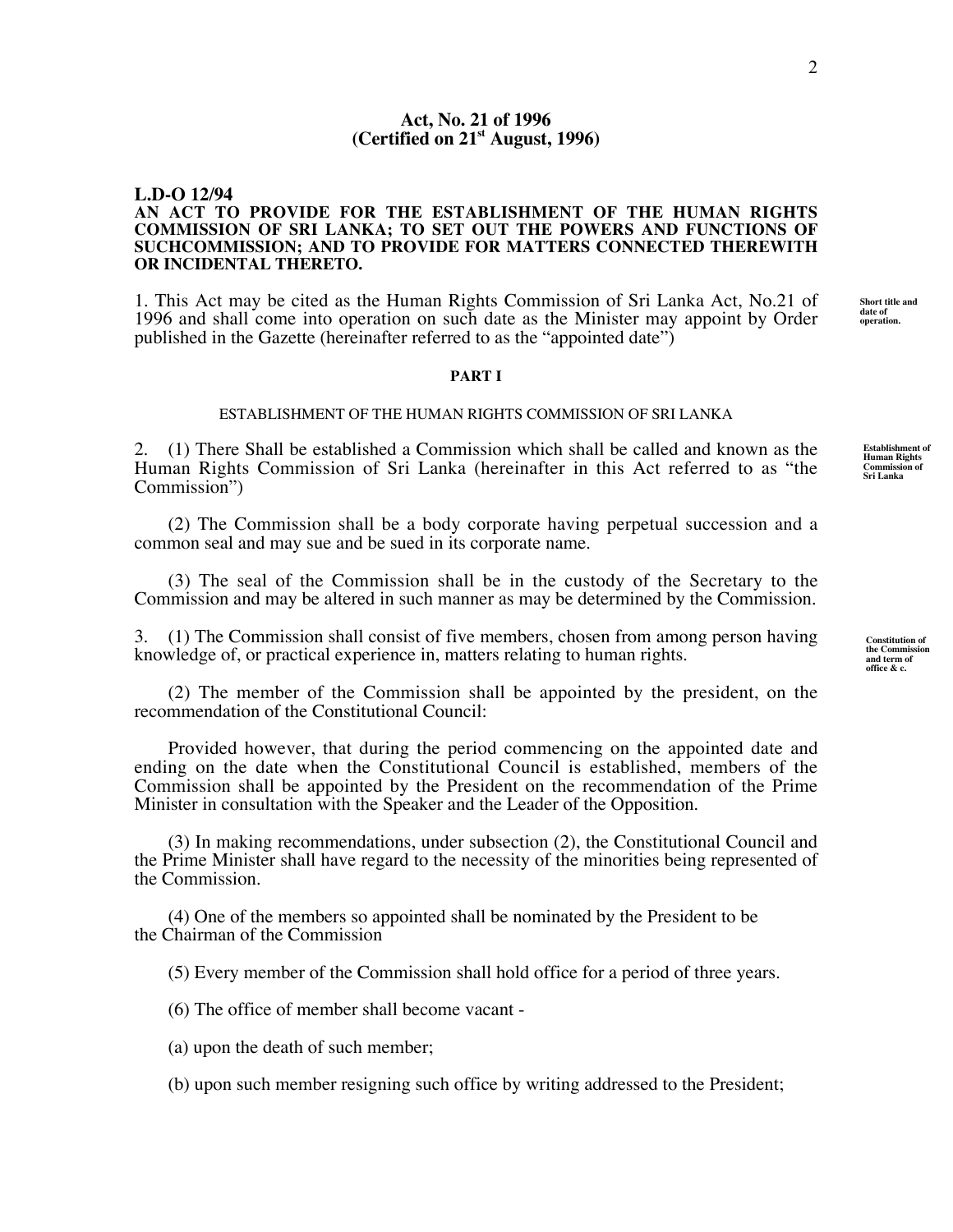(c) upon such member being removed from office on any ground specified in section 4; or

(d) on the expiration of his term of office.

4. (1) A member of the Commission may be removed from office -

(a) by the President, if he -

- i. is adjudged an insolvent by a court of competent jurisdiction;
- ii. engages in any paid employment outside the duties of his office, which in the opinion of the President, formed on the recommendation of the Prime Minister in consultation with the Speaker and the Leader of the Opposition, conflicts with his duties as a member of the Commission;
- iii. is unfit to continue in office by reason of infirmity of mind or body;
- iv. is declared to be of unsound mind by a court of competent jurisdiction;
- v. is convicted of an offence involving moral turpitude; or
- vi. absents himself from three consecutive meetings without obtaining leave of the Commission; or
- (b) by an order of the President made after an address of Parliament, supported by a majority of the total number of members of Parliament (including those not present) has been presented to the President for such removal on the ground of proved misbehavior or incapacity:

Provided however that no resolution for the presentation of such an address shall be entertained by the Speaker or placed on the Order Paper of Parliament, unless notice of such resolution is signed by not less than one-third of the total number of members of Parliament and sets out full particulars of the alleged misbehavior or incapacity.

(2) The procedure for the presentation and passing on an address of Parliament for the removal of in Judge of the Supreme Court or the Court of Appeal, shall apply in all respects to the presentation and passing of an address of Parliament for the removal of a member of the Commission.

5. Any member who vacates his office, otherwise than by removal under section 4, shall be eligible for re-appointment.

6. (1) The Chairman may resign from the office of Chairman by letter addressed to the President.

(2) Subject to the provisions of subsection (1), the term of office of the Chairman shall be his period of membership of the Commission.

(3) If the Chairman of the Commission becomes by reason of illness or other infirmity, or absence from Sri Lanka temporarily unable to perform the duties of his office, the President may appoint any other member of the Commission to act in his place.

**Grounds for removal of members**

**Eligibility for reappointment**

**Resignation & c.**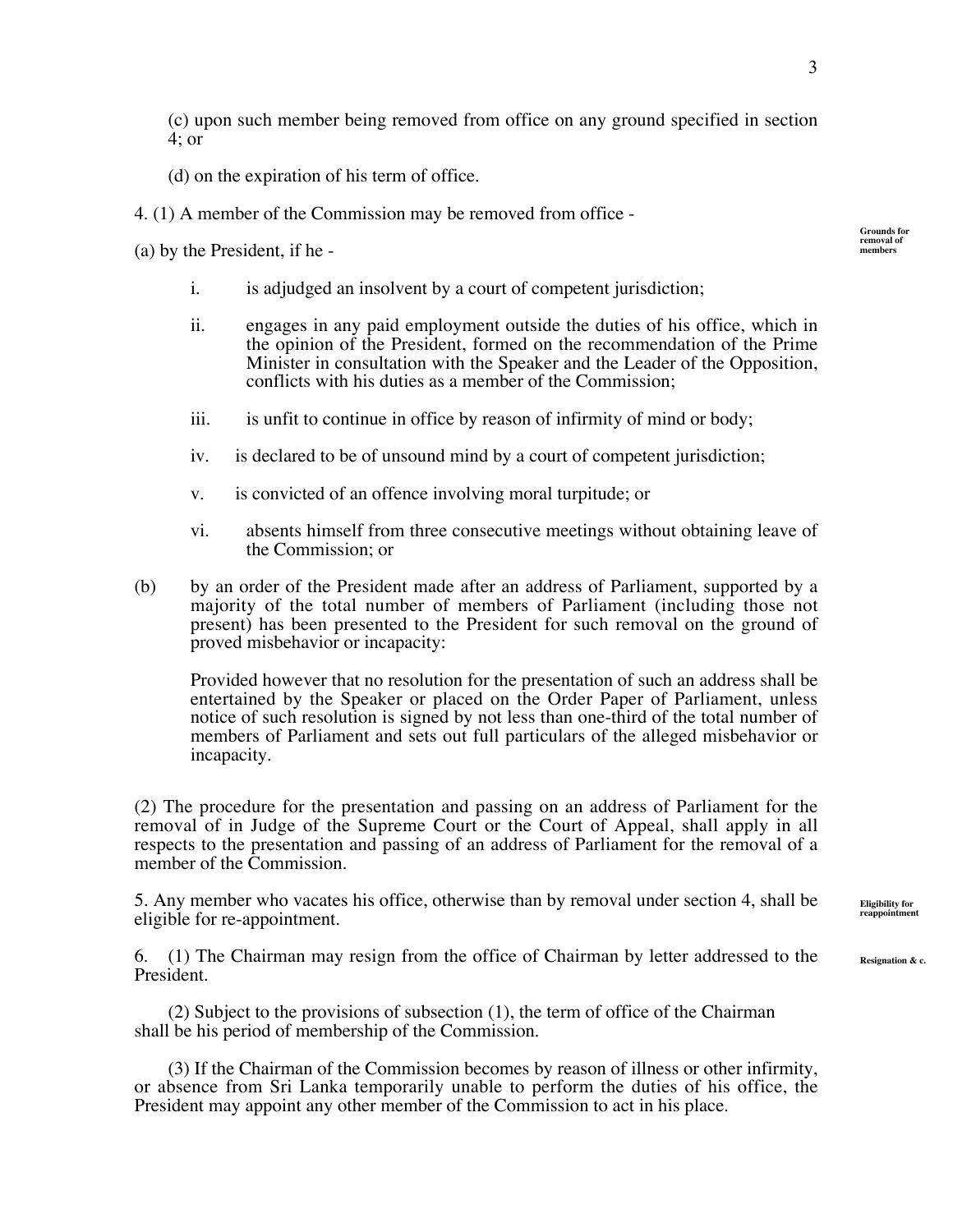7. No act or proceeding of the Commission shall be deemed to be invalid by reason only of the existence of any vacancy among its members, or defect in the appointment of any member thereof.

8. The salaries of the members of the Commission shall be determined by Parliament and shall be charged on the Consolidated Fund and shall not be diminished during their terms of office.

9. (1) The Chairman of the Commission shall be its Chief Executive officer and shall preside at all meetings of the Commission. In the event of his absence from any meeting, the members of the Commission present at such meeting shall elect one from amongst themselves to preside at such meeting.

(2) The Chairman of any meeting of the Commission shall, in addition to his own vote, have a casting vote.

(3) Subject to the other provisions of this Act, the Commission may regulate the procedure in regard to the conduct of meeting of the Commission, and the transaction of business at such meetings.

10. The functions of the Commission shall be-

- (a) to inquire into, and investigate, complaints regarding procedures, with a view to ensuring compliance with the provisions of the Constitution relating to fundamental rights and to promoting respect for, and observance of, fundamental rights;
- (b) to inquire into and investigate, complaints regarding infringements or imminent infringements of fundamental rights, and to provide for resolution thereof by conciliation and mediation in accordance with the provisions hereinafter provided;
- (c) to advise and assists the government in formulating legislation and administrative directives and procedures, in furtherance of, the promotion and protection of fundamental rights;
- (d) to make recommendations to the Government regarding measures which should be taken to ensure that national laws and administrative practices are in accordance with international human rights norms and standards.
- (e) to make recommendations to the Government on the need to subscribe or accede to treaties and other international instruments in the field of human rights; and
- (f) to promote awareness of, and provide education in relation to, human rights.

11. For the purpose of discharging its functions the Commission may exercise any or all of the following powers:-

(a) investigate, any infringement or imminent infringement of fundamental rights in accordance with the succeeding provisions of this Act;

**Act or proceeding of the Commission deemed not to be invalid by reas of any vacancy.**

**Remuneration of member's vacancy & c.**

**Meetings of the Commission**

**Function of the Commission**

**Power of the Commission**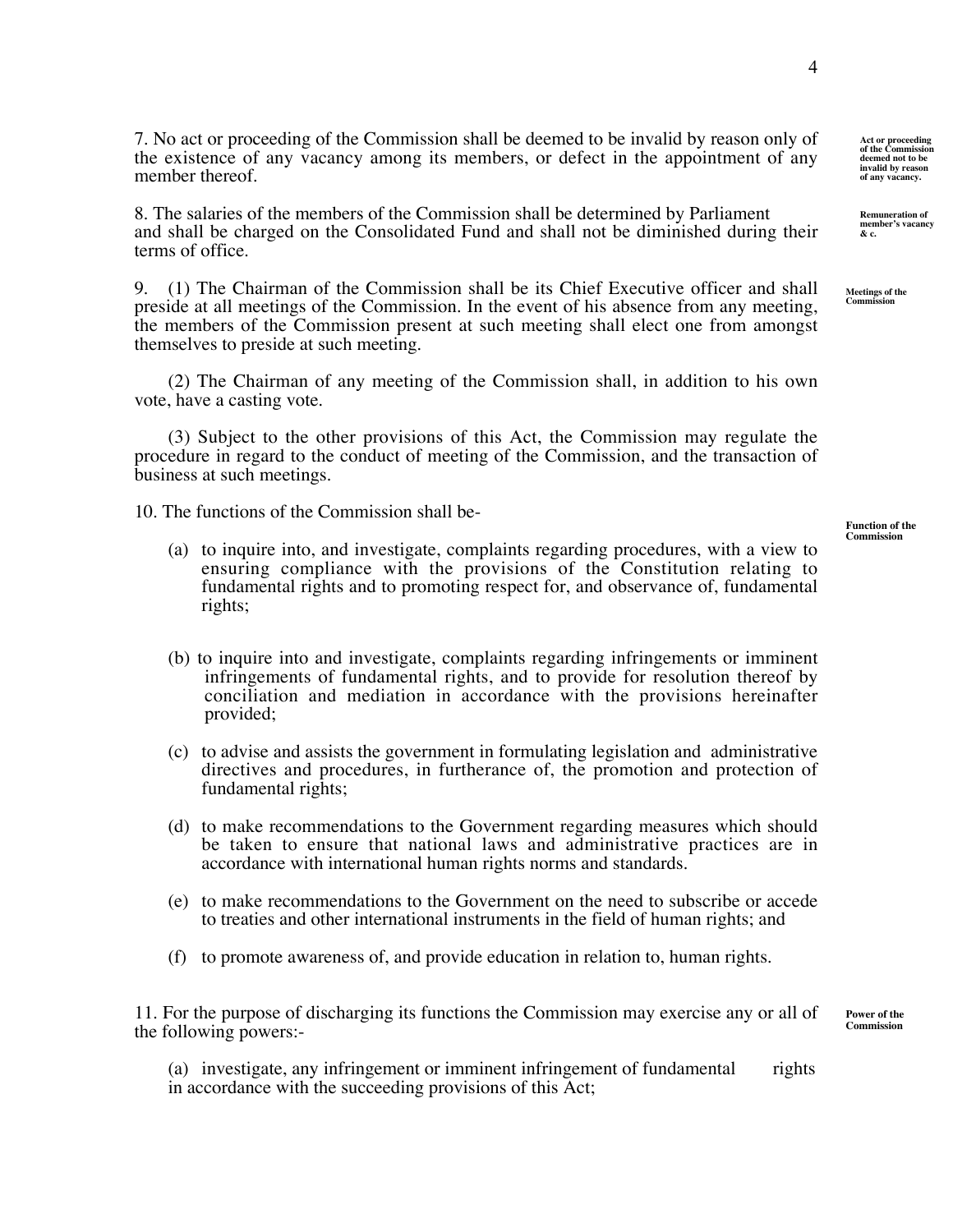- (c) intervene in any proceedings relating to the infringement or imminent infringement of fundamental rights, pending before any court, with the permission of such court;
- (d) monitor the welfare of persons detained either by a judicial order or otherwise, by regular inspection of their places of detention, and to make such recommendations as may be necessary for improving their conditions of detention;
- (e) take such steps as it may be directed to take by the Supreme Court, in respect of any matter referred to it by the Supreme Court;
- (f) undertake research into, and promote awareness of, human rights, by conducting programs, seminars and workshops and to disseminate and distribute the results of such research;
- (g) award in its absolute discretion to an aggrieved person or a person acting on behalf of an aggrieved person, such sum of money as is sufficient to meet the expenses that may have been reasonably incurred by him in making a complaint to the Commission under section 14.
- (h) do all such other things as are necessary or conducive to the discharge of its functions.

#### **PART II**

#### POWERS OF INVESTIGATION OF THE COMMISSION

12. (1) The Supreme Court may refer any matter arising in the course of a hearing of an application made to the Supreme Court under Article 126 of the Constitution to the Commission for inquiry and report.

(2) The Commission shall inquire and report to the Supreme Court on the matters referred to it under subsection (1), within the period, if any, specified in such reference.

13. (1) Where a complaint is made by an aggrieved party in terms of section 14, to the Commission, within one month of the alleged infringement or imminent infringement of a fundamental right by executive or administrative action, the period within which the inquiry into such complaint is pending before the Commission, shall not be taken into account in computing the period of one month within which an application may be made to the Supreme Court by such person in terms of Article 126 (2) of the Constitution.

(2) Where the Supreme Court makes a reference in terms of section 12(1) to the Commission for inquiry or report, the period commencing from the date of such reference and ending on the date of the report of the Commission, shall not be taken into account in computing the period of two months referred to in Article 126 (5) of the Constitution.

14. The Commission may, on its own motion or on and complaint made to it by an aggrieved person or group of persons or a person acting on behalf of an aggrieved person or a group of persons, investigate an allegation at the infringement or imminent infringement of a fundamental right of such person or group of persons caused.

**Reference by Supreme Court.**

**Computation of time for purpose of Article 126 of the Constitution**

**Commission may investigate on own motion or on complaint.**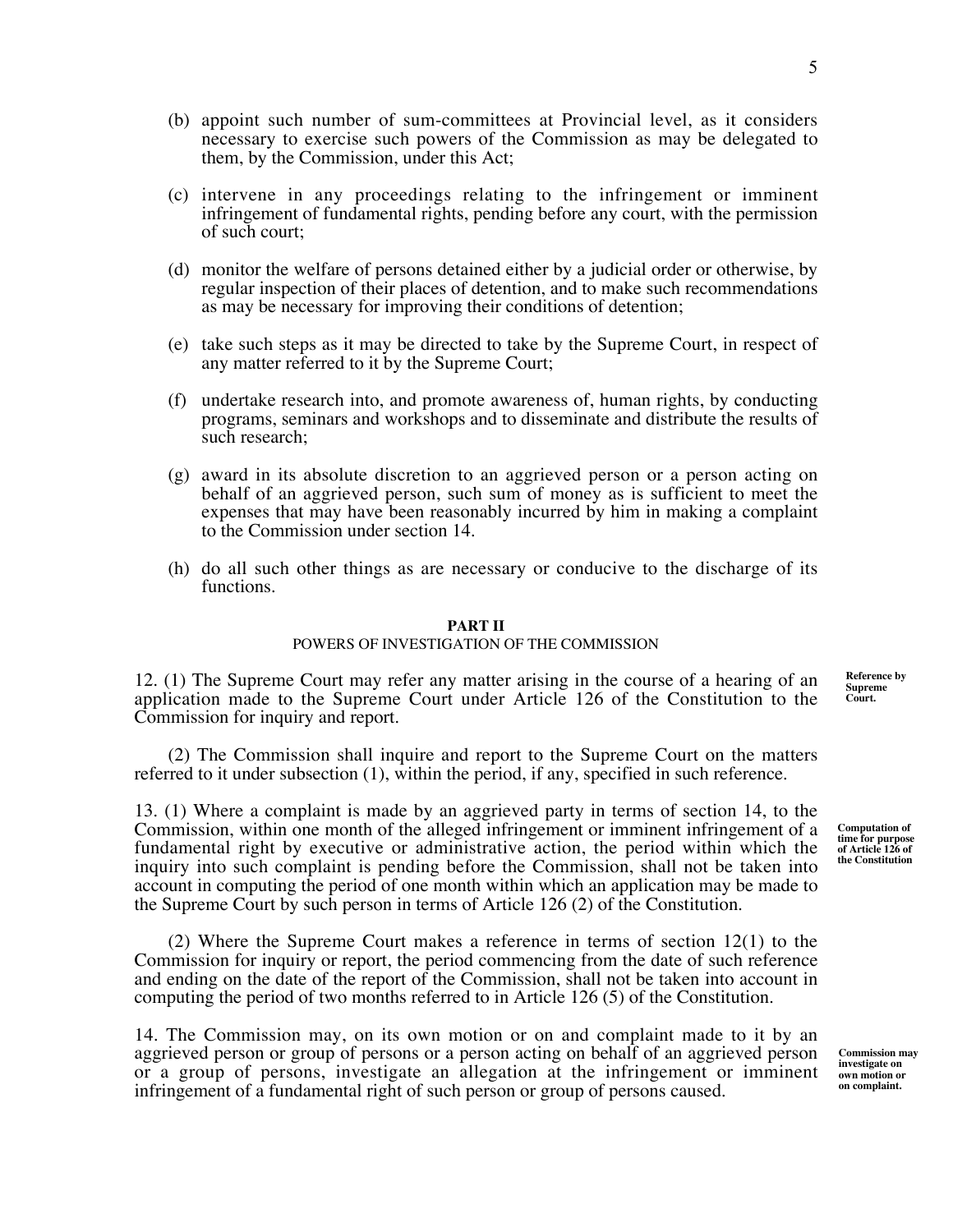- (a) by executive or administrative action; or
- (b) as a result of an act which constitutes an offence under the Prevention of terrorism Act. No.48 of 1979, committed by any person.

15. (1) Where an investigation conducted by the Commission under section 14 does not disclose the infringement or imminent infringement of a fundamental right by executive or administrative action or by any person referred to in paragraph (b) of section 14, the Commission shall, record that fact, and shall accordingly inform the person making the complaint within thirty days.

(2) Where an investigation conduced by the Commission under section 14 discloses the infringement or imminent infringement of a fundamental right by executive or administrative action, or by any person referred to in paragraph (b) of section 14, the Commission shall have the power to refer the matter, where appropriate, for conciliation or mediation.

(3) Where an investigation conducted by the Commission under section 14 discloses the infringement or imminent infringement of a fundamental right by executive or administrative action, or by any person referred to in paragraph (b) of section 14, the Commission may where it appears to the Commission that it is not appropriate to refer such matter for conciliation or mediation, or where it appears to the Commission that it is appropriate to refer the matter for conciliation or mediation, but all or any of the parties object or objects to conciliation or mediation, or where the attempt at conciliation or mediation is not successful-

- (a) recommend to the appropriate authorities, that prosecution or other proceedings be instituted against the person or persons infringing such fundamental right;
- (b) refer the matter to any court having jurisdiction to here and determine such matter in accordance with such rules of court as may be prescribed therefore, and within such time as is provided for invoking the jurisdiction of such court, by any person;
- (c) make such recommendations as it may think fit to the appropriate authority or person or persons concerned, with a view to preventing or remedying such infringement or the continuation of such infringement.

(4) Without prejudice to the generality of the recommendations that may be made under paragraph (c) of subsection (3), the Commission may-

- (a) recommend that the act or omission giving rise to the infringement or imminent infringement of a fundamental right be reconsidered or rectified;
- (b) recommend that the decision giving rise to the infringement or imminent infringement of a fundamental right be reconsidered or rectified.
- (c) recommend that the practice on which the decision, recommendation, act or omission giving rise to the infringement or imminent infringement of a fundamental right was based, be altered; and

(d) recommend that reasons be given for the decision, recommendation, act or omission giving rise to the infringement or imminent infringement of a fundamental right.

**Procedure where infringement is not disclosed or is disclosed.**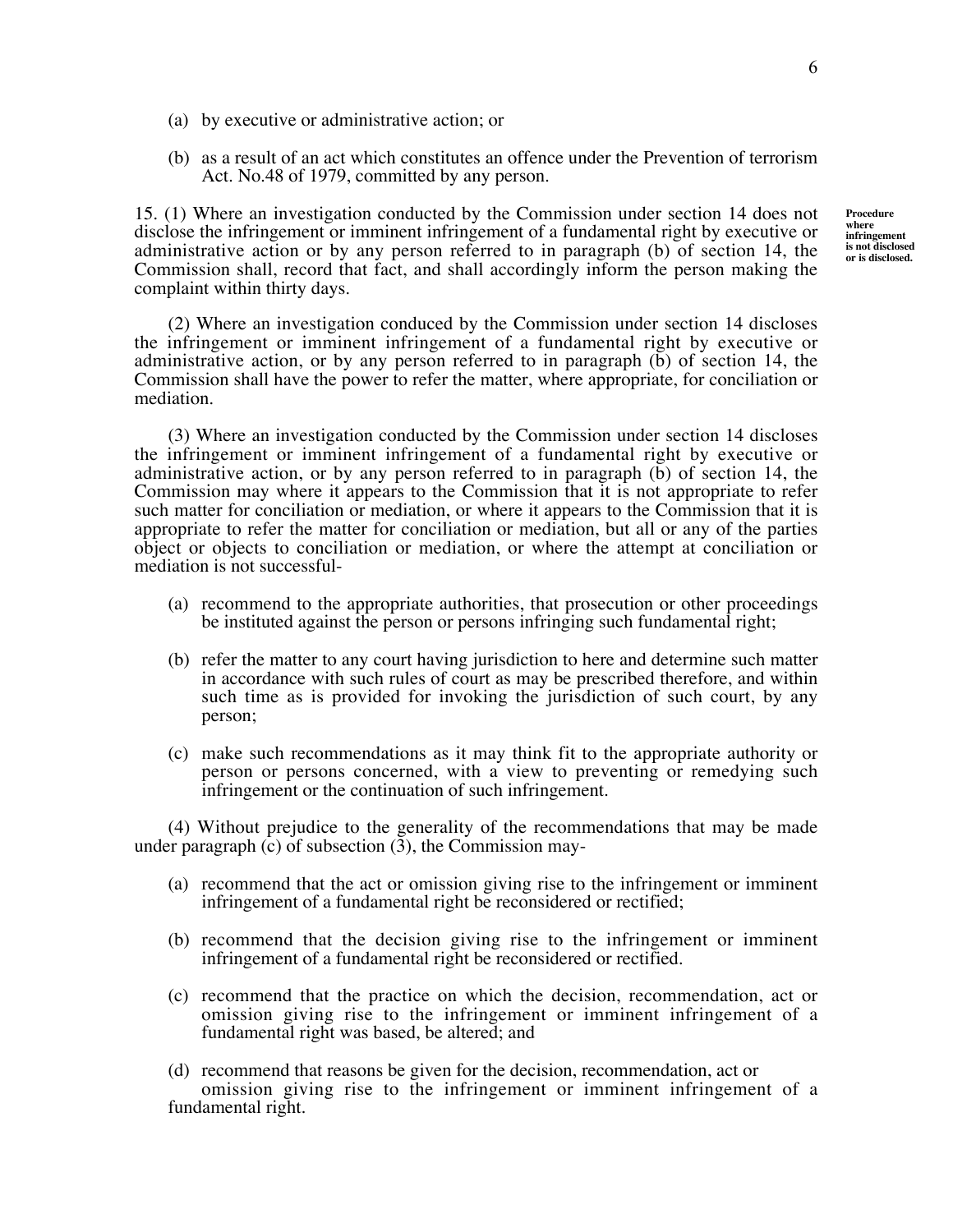(5) No recommendation shall be made by the Commission under the preceding provisions of this section in respect of the infringement or imminent infringement of a fundamental right except after affording an opportunity of being heard to the person alleged to be about to infringe or to have infringed such fundamental right.

(6) A copy of a recommendation made by the Commission under the preceding provisions of this section in respect of the infringement or imminent infringement of a fundamental right shall be sent by the Commission to the person aggrieved, the head of the institution concerned, and the Minister to whom the institution concerned has been assigned.

(7) The Commission shall require any authority or person or persons to whom a recommendation under the preceding provisions of this section is addressed to report to the Commission, within such period as may be specified in such recommendation, the action which such authority or person has taken, or proposes to take, to give effect to such recommendation an it shall be the duty of every such person to report to the Commission accordingly.

(8) Where any authority or person or persons to whom a recommendation under the preceding provisions of this section is addressed, fails to report to the Commission within the period specified in such recommendation or where such person reports to the commission and the action taken, or proposed to be taken by him to give effect to the recommendations of the Commission, is in the view of the Commission, inadequate, the Commission shall make a full report of the facts to the President who shall, cause a copy of such report to be placed before Parliament.

16. (1) Where the Commission refers a matter for conciliation or mediation under Section 15 it shall appoint one or more persons to conciliate or mediate between the parties.

(2) The manner of appointment and the powers and functions of conciliators or mediators shall be as prescribed.

(3) The Commission may direct the parties to appear before the conciliators or mediators for the purpose of conciliation or mediation. Sittings of the conciliators or mediators may be held in camera.

(4) In the event of the conciliation or mediation not being successful, or where one party object to conciliation or mediation, the conciliator or mediator shall report to the Commission accordingly.

(5) Where the conciliators or mediators are successful in resolving the matter by conciliation or mediation they shall inform the Commission of the settlement arrived at.

(6) Where a matter is referred to for conciliation or mediation under this section and a settlement is arrived at, the Commission shall make such directions (including directions as to the payment of compensation) as may be necessary to give effect to such settlement.

17. Where in the course of an inquiry or investigation conducted by the Commission a question arises as to the scope or ambit of a fundamental right, the Commission may refer such question to the Supreme Court under Article 125 of the Constitution, for the determination of the Supreme Court.

**Procedure for conciliation or mediation**

**Reference to the Supreme Court.**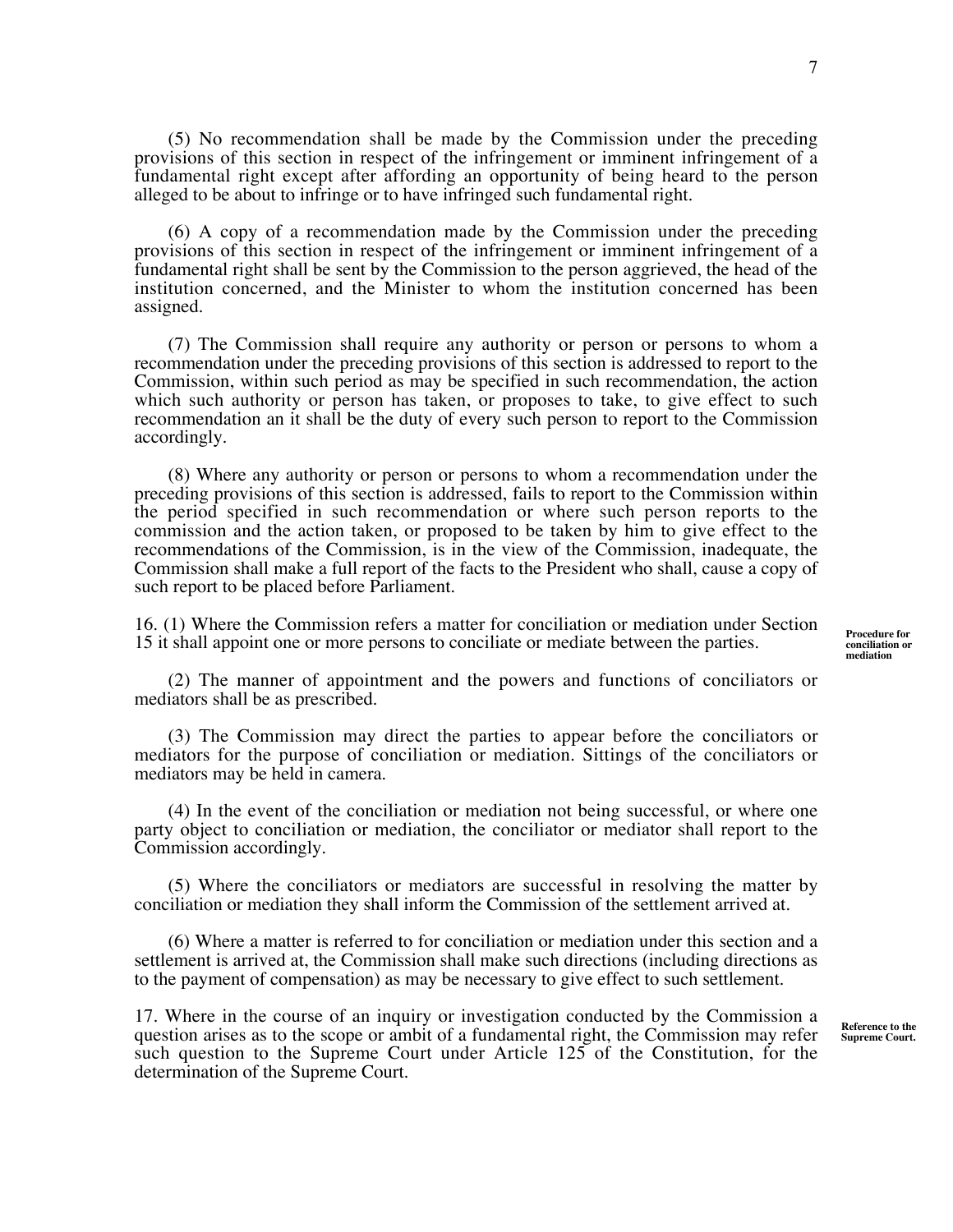18. (1) The Commission shall, for the purposes of an inquiry or investigations under this Act, have the power-

- (a) to procure and receive all such evidence, written or oral, and to examine all such persons as witnesses, as the Commission may think it necessary or desirable to procure or examine;
- (b) to require the evidence (whether written or oral) of any witness, to be given on oath or affirmation, such oath or affirmation to be that which could be required of the witness if he were giving evidence, in a court of law, and to administer and cause to be administered by an officer authorized in that behalf by the Commission an oath or affirmation to every such witness;
- (c) to summon any person residing in Sri Lanka, to attend any meeting of the Commission to give evidence or produce any document or other thing in his possession, and to examine him as a witness or require him to produce any document or other thing in his possession.
- (d) to admit notwithstanding any of the provisions of the Evidence Ordinance, any evidence, whether written or oral, which might be inadmissible to civil or criminal proceedings;
- (e) to admit or exclude the public from such inquiry or investigation or any part thereof.

19. (1) A person who gives evidence before the Commission shall in respect of such evidence, be entitled to all the privileges to which a witness giving evidence before a court of law is entitled in respect of evidence given by him before such court.

(2) No person shall in respect of any evidence written or oral, given by that person to, or before the Commission be liable to any action, prosecution or other proceeding, civil or criminal in any court.

(3) Subject as hereinafter provided, no evidence of any statement made or given by any person to, or before, the Commission shall be admissible against that person in any action, prosecution or other proceeding, civil or criminal is any court;

Provided that, nothing in the preceding provisions of this subsection shall -

- (a) affect, or be deemed or construed to affect, any prosecution or penalty for any offence under Chapter XI of the Penal Code read with section 23 this Act.
- (b) prohibit, or be deemed or construed to prohibit the publication or disclosure of the name, or of the evidence or any part of the evidence of any witness who gives evidence before the Commission for the purposes of the prosecution of that witness for any offence under Chapter XI of the Penal Code.

20. (1) Every summons shall be under the hand of the Chairman of the Commission.

(2) Any summons may be served by delivering it to the person named therein, or where that is not practicable, by leaving it at the last known place of abode of that person, or by registered post.

(3) Every person to whom a summons is served shall attend before the Commission at the time and place mention therein, and shall answer the questions put to him by the **Evidence before the Commission**

**Powers relating to inquiries**

**Service as summons.**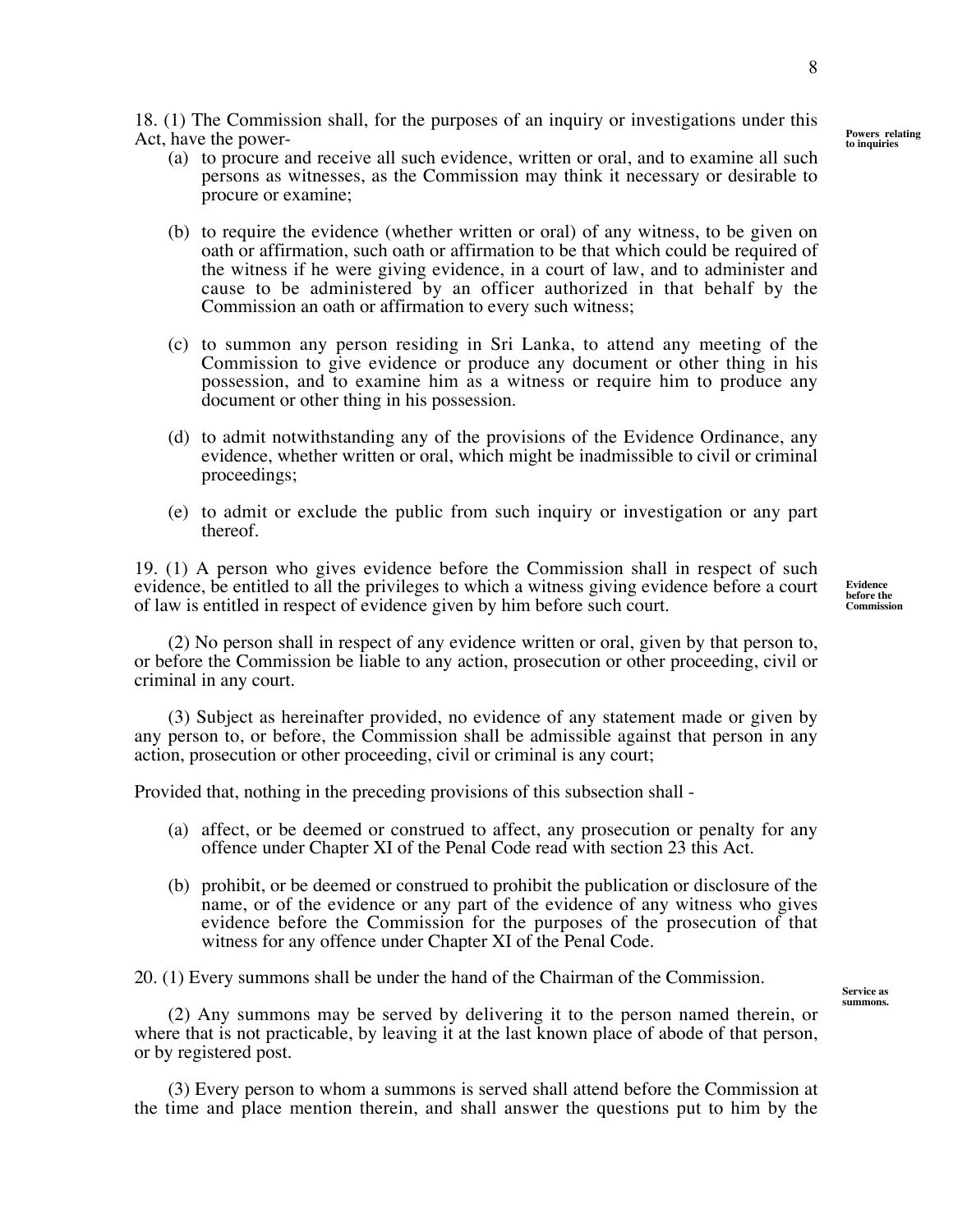Commission or produce such documents or other things as are required of him and are in his possession or power, according to the tenor of the summons.

21. (1) Every offence of contempt committed against, or in disrespect of, the authority of the Commission shall be punishable by the Supreme Court as though it were an offence of concept committed against, or in disrespect of, the authority of that Court, and the Supreme Court is hereby vested with jurisdiction to try every such offence.

(2) An act done or omitted to be done in relation to the Commission, whether in the presence of the Commission or otherwise, shall constitute an offence of contempt against, or in disrespect of, the authority an of the Commission, if such act would, if done or omitted to be done in relation to the Supreme Court, have constituted an offence of contempt against, or in disrespect of, the authority of such Court.

(3) If any person-

- (a) fails without cause, which in the opinion of the Commission is reasonable, to appear before the Commission at the time and place mentioned in the summons served under this Act; or
- (b) refuses to be sworn or affirmed, or having being duly sworn or affirmed refuses or fails without cause, which in the opinion of the Commission is reasonable, to answer any question put to him touching the matters being inquired into, or investigated by, the Commission; or
- (c) refuses or fails without cause which in the opinion of the Commission is reasonable, to comply with the requirements of a notice or written order or direction issued or made to him, by the Commission; or
- (d) upon whom a summons is served under this Act, refuses or fails without cause, which in the opinion of the Commission is reasonable, to produce and show to the Commission any document or other thing, which is in his possession or control and which is in the opinion of the Commission necessary for arriving at the truth of the matters being inquired into, or investigated,

Such person shall be guilty of the offence of contempt against, or in disrespect of, the authority of the Commission.

(4) Where the Commission determines that a person is guilty of an offence of concept under subsection (2) or subsection (3), against, or in disrespect of, its authority the Commission may transmit to the Supreme Court, a Certificate setting out such determination; every such Certificate shall be signed by the Chairman of the Commission.

(5) In any proceeding for the punishment of an offence of contempt which the Supreme Court may think fit to take cognizance of, as provided in this section, any document purporting to be a Certificate signed and transmitted to the Court under subsection (4) shall-

- (a) be received in evidence and be deemed to be such a certificate without further proof, unless the contrary is proved, and
- (b) be evidence that the determination set out in the certificate was made by the Commission and of the facts stated in the determination.

**Punishment for contempt.**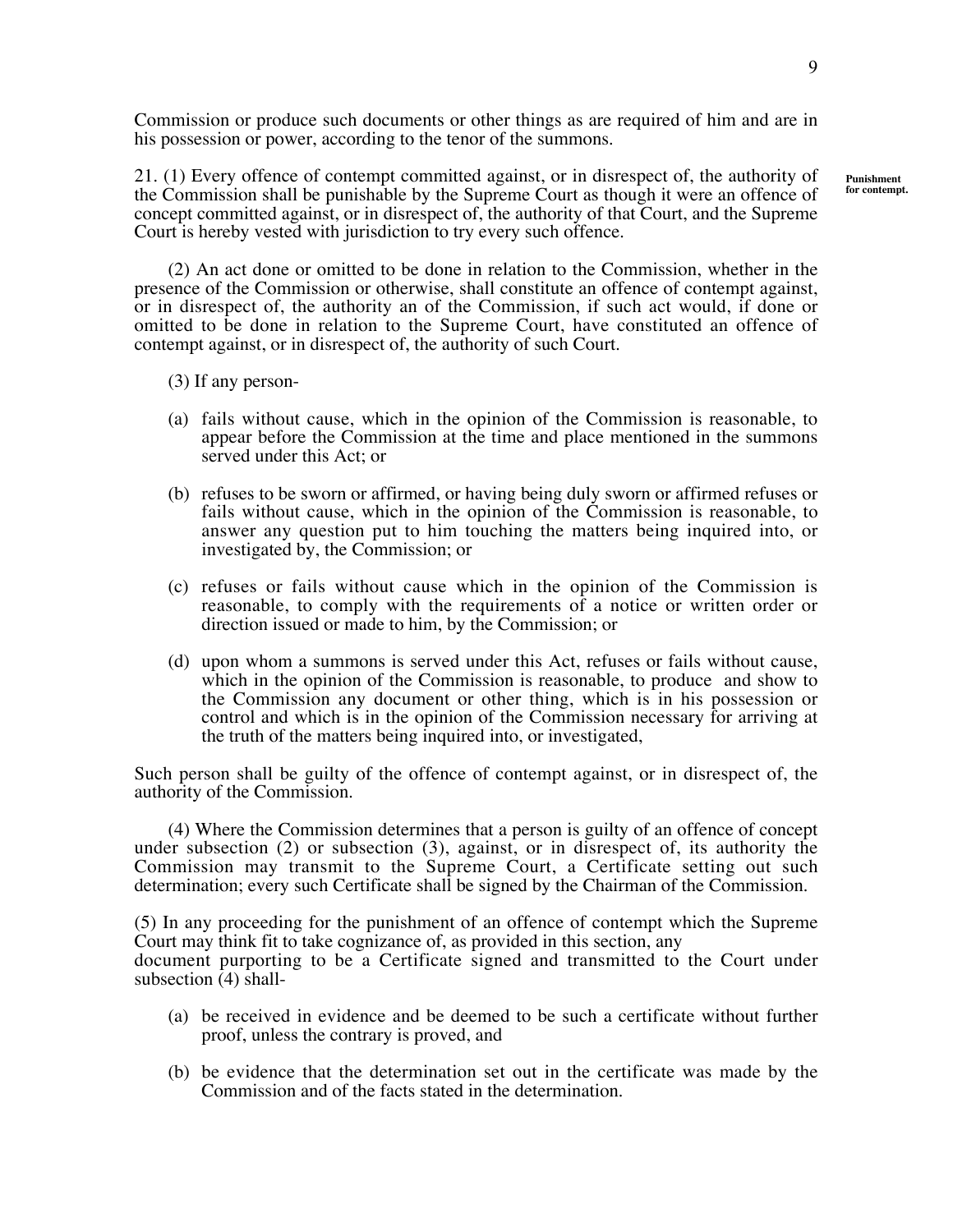(6) In any proceeding taken as provided in this section for the punishment of any alleged offence of contempt against, or in disrespect of, the authority of the Commission, no member of the Commission shall, except with his own consent, and notwithstanding anything to the contrary in this Act, be summoned or examined as a witness.

#### **PART III**

#### STAFF OF THE COMMISSION

22. (1) There shall be appointed a Secretary to the Commission.

(2) There may be appointed such officers and servants as may be necessary to assist the Commission in the discharge of its functions under this Act.

23.The members of the Commission and the officers and servants appointed to assist the Commission shall be deemed to be public servants within the meaning of the Penal Code and every inquiry or investigation conducted under this Act, shall be deemed to be a judicial proceeding within the meaning of that Code.

24. The Commission may delegate to any officer appointed to assist the Commission any of its powers, and the person to whom such power are so delegated may exercise those powers subject to the direction of the Commission.

25. (1) At the request of the Commission, any officer in the public service may, with the consent of that officer and of the Secretary to the Ministry of the Minister in charge of the subject of Public Administration, be temporarily appointed to the staff of the Commission, for such period as may be determined by the Commission, with like consent, or with like consent be permanently appointed to such staff.

(2) Where any officer in the public service is temporarily appointed to the staff of the Commission, the provisions of subsection (2) of section 14 of the National Transport Commission Act, No.37 of 1991 shall, *mutatis mutandis* apply to and in relation to, such officer.

(3) Where any officer in the public service is permanently appointed to the staff of the Commission, the provision of subsection (3) of section 14 of the National Transport Commission Act. No.37 of 1981 shall, *mutatis mutandis*, apply to, and in relation to, such officer.

(4) Where the Commission employs a person who has agreed to serve to the Government for a specified period, any period of service to the Commission, shall be regarded as service to the Government for the purpose of discharging the obligations of that person under such agreement.

26. (1) No proceedings civil or criminal, shall be instituted against any member of the Commission or any officer or servant appointed to assist the Commission, other than for contempt, or against any other person assisting the Commission in any other way, for any act which to good faith is done or omitted to be done, by him, as such member or officer or servant or other person.

(2) A member of the Commission or an officer or servant appointed to assist the Commission shall not be required to produce in any court, any document received by, or to disclose to any court, any matter or thing coming to the notice of, the Commission in the

**Appointment of the staff of the Commission**

> **Members of the Commission deemed to be public servants.**

**Delegation of powers**

**Appointment of public officers to the staff of the Commission.**

**Protection of action**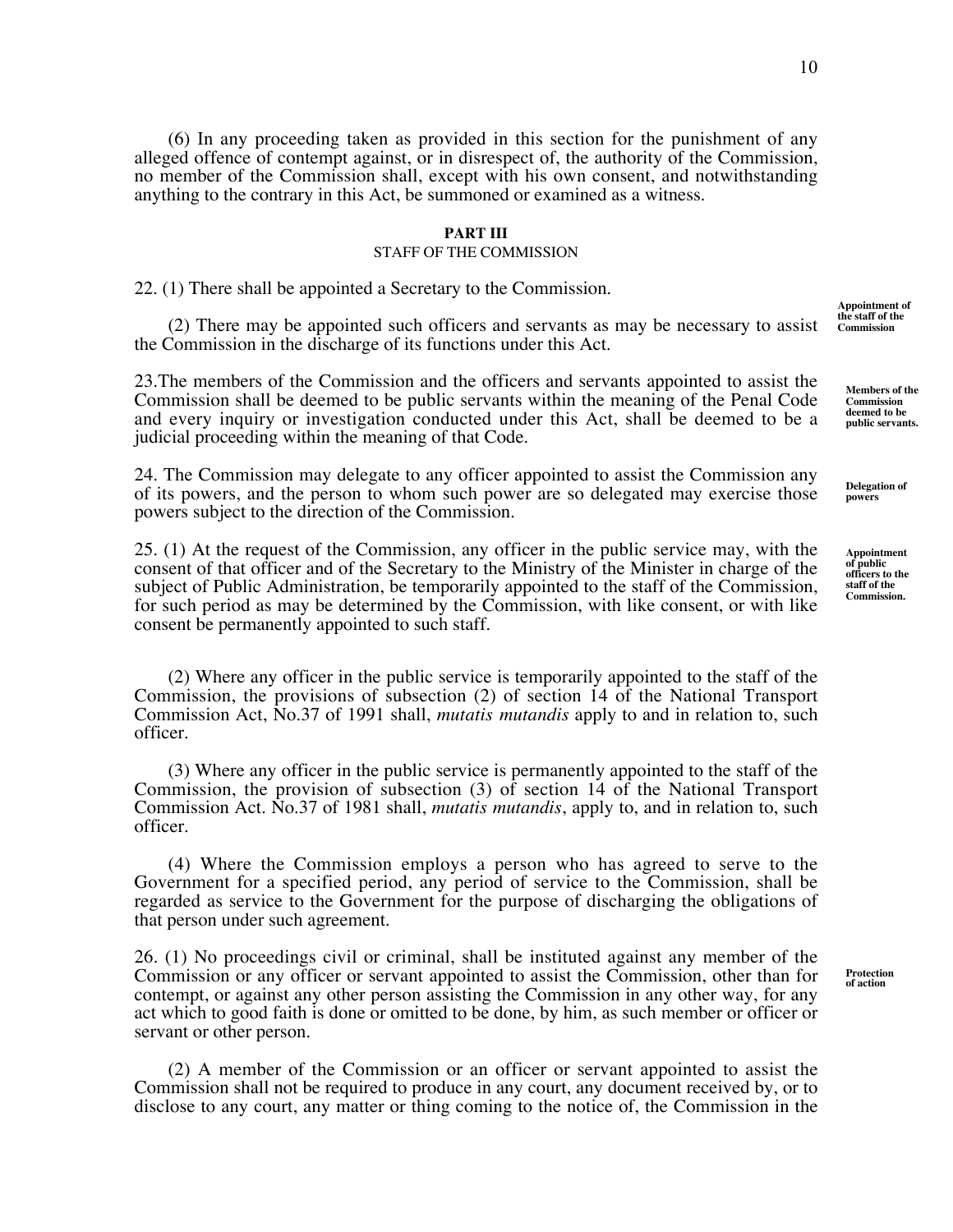course of any inquiry or investigation conducted by the Commission under this Act, except as may be necessary for the purpose of proceedings for contempt or for and offence under this Act.

(3) No proceedings civil or criminal, shall be instituted in any court against any member of the Commission in respect of any report made by the Commission under this Act or against any other person in respect of the publication by such person of a substantially true accounts of such report.

(4) Any expenses incurred by the Commission in any suit or prosecution brought by, or against, the Commission before any court, shall be paid out of the funds of the Commission and any costs paid to, or recovered by, the Commission in any such suit or prosecution, shall be credited to the fund of the Commission.

(5) Any expense incurred by any member of the Commission or any officer or servant thereof or any person appointed to assist the Commission, in any suit or prosecution brought against him in any court in respect of any act which is done, or purported to be done, by him under this Act or on the direction of the Commission shall, if the court holds that the act was done in good faith, be paid out of the founds of the Commission, unless such expense is recovered by him in such suit or prosecution.

27. The Commission shall be deemed to be a scheduled institution within the meaning of **Commission** the Bribery Act, and the provisions of that Act shall be construed accordingly.

**deemed to be a scheduled institution within the meaning of the Bribery Act.**

## **PART IV**

#### GENARAL

28. (1) Where a person is arrested or detained under the Prevention of Terrorism (Temporary Provisions) Act, No. 48 of 1979 or a regulation made under the Public Security ordinance, (Chapter 10) it shall be the duty of the person making such arrest or order of detention, as the case may be, to forthwith and in any case, not later than forty –eight hours from the time of such arrest or detention, inform the Commission of such arrest or detention as the case may be and the place at which the person so arrested or detained is being held in custody or detention. Where a person so held in custody or detention is released or transferred to another place of detention, it shall be the duty of the person making the order for such release or

transfer, as the case may be, to inform the Commission of such release or transfer, as the case may be, and in the case of a transfer, to inform the Commission of the location of the new place of detention.

(2) Any person authorized by the Commission in writing may enter at any time, any place of detention, police station, prison or any other place in which any person is detained by a judicial order or otherwise, and make such examinations therein or make such inquiries from any person found therein, as may be necessary to ascertain the condition of detention of the persons detained therein.

(3) Any person on whom a duty is imposed by subsection (1), and who willfully omits to inform the Commission as required by subsection (1), or who resists or obstructs an officer authorized under subsection (1) in the exercise by that officer of the powers conferred on him by that subsection, shall be guilty of an offence and shall on conviction after summery trial by a Magistrate, be liable to imprisonment for a period not exceeding one year or to a fine not exceeding five thousand rupees, or to both such fine and imprisonment.

**Duty to inform Commission of arrest &-c, and power of Commission to inspect to obtain information.**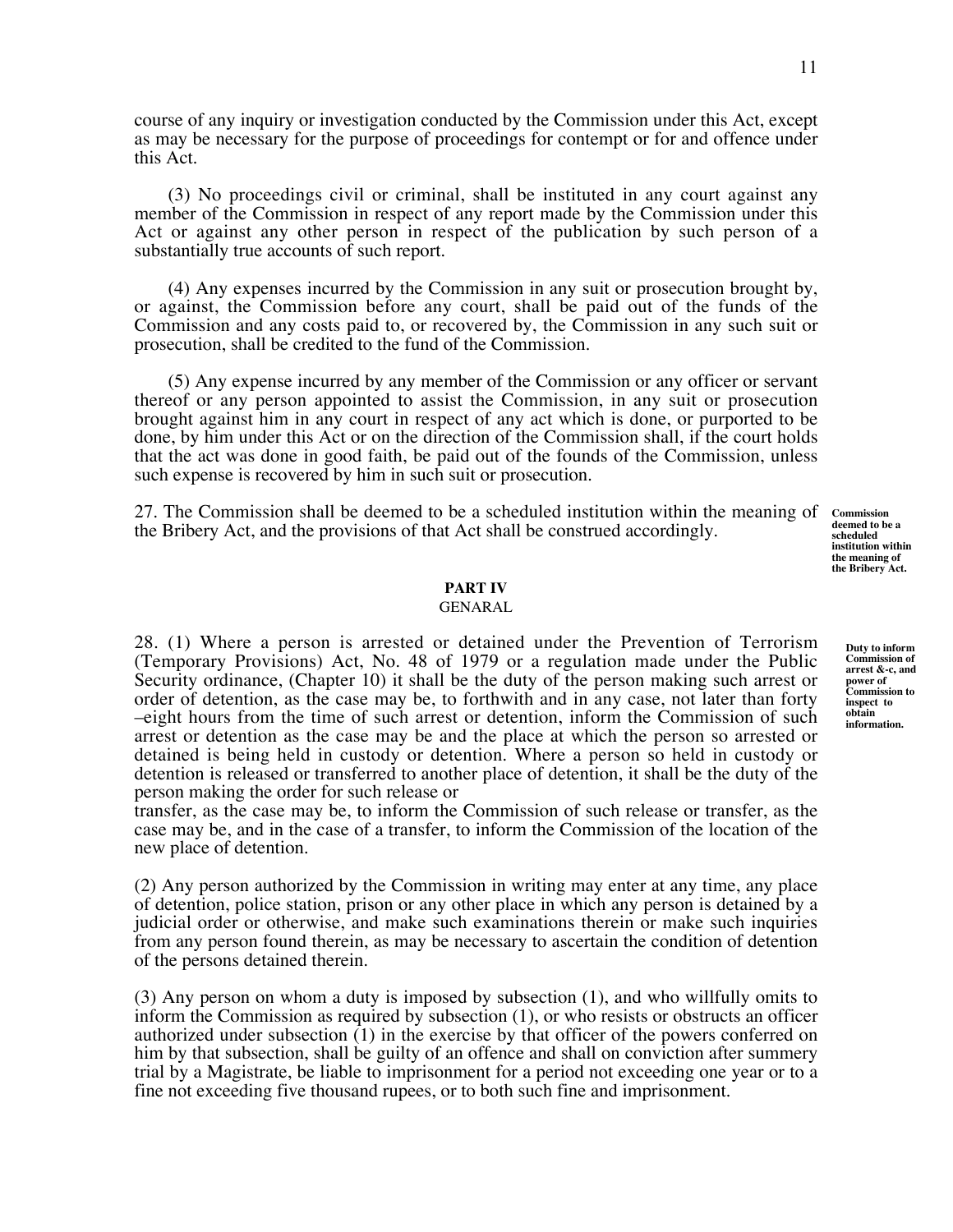**Funds of the Commission**

**Regulations.**

- 29. (1) The state shall provide the Commission with adequate funds to enable the Commission to discharge the functions assigned to it by this Act.
	- (2) The Commission shall cause proper accounts to be kept of its income and expenditure, and assets and liabilities.
	- (3) The financial year of the Commission shall be the calendar year.
	- (4) Article 154 of the Constitution shall apply to the audit and accounts of the Commission.

30. The Commission shall submit an annual report to Parliament of all its activities during the year to which the report relates. Such report shall contain a list of all matters referred to it, and the action taken in respect of them along with the recommendations of the Commission in respect of each matter. The Commission may, whenever it considers it necessary to do so, submit periodic or special reports to Parliament in respect of any particular matter or matters referred to it, and the action taken in respect thereof. **Commission to report**

31. (1) The Minister may make regulations for the purpose of carrying out or giving effect to the principles and provisions of this Act, or in respect of any matter which is required by this Act to be prescribed, or in respect of which regulations are required to be made.

(2) Without prejudice to the generality of the powers conferred by subsection (1), the Minister may make regulations prescribing the procedure to be followed in the conduct of investigations under this Act.

(3) Every regulation made by the Minister shall be published in the Gazette, and shall come into operation on the date of such publication, or on such later date as may be specified in the regulation.

(4) Every regulation made by the Minister shall as soon as convenient after its publication in the Gazette be brought before Parliament for approval. Any regulation which is not so approved shall be deemed to be rescinded as from the date of such disapproval, but without prejudice to anything previously done there under.

(5) Notification of the date of which any regulation is so deemed to be rescinded shall be published in the Gazette.

32. In the event of any inconsistency between the Sinhala and Tamil texts of this Act, the Sinhala text shall prevail.

33. In this Act, unless the context otherwise requires-

" fundamental right" means a fundamental right declared and recognized by the Constitution;

" head of the institution" in relation to-

(a) a public officer serving in a Government department, means the head of that department, or where such public officer is the head of that department means the Secretary to the Ministry to which that department has been assigned;

**Sinhala text to prevail in case of inconsistency**

**Interpretation**